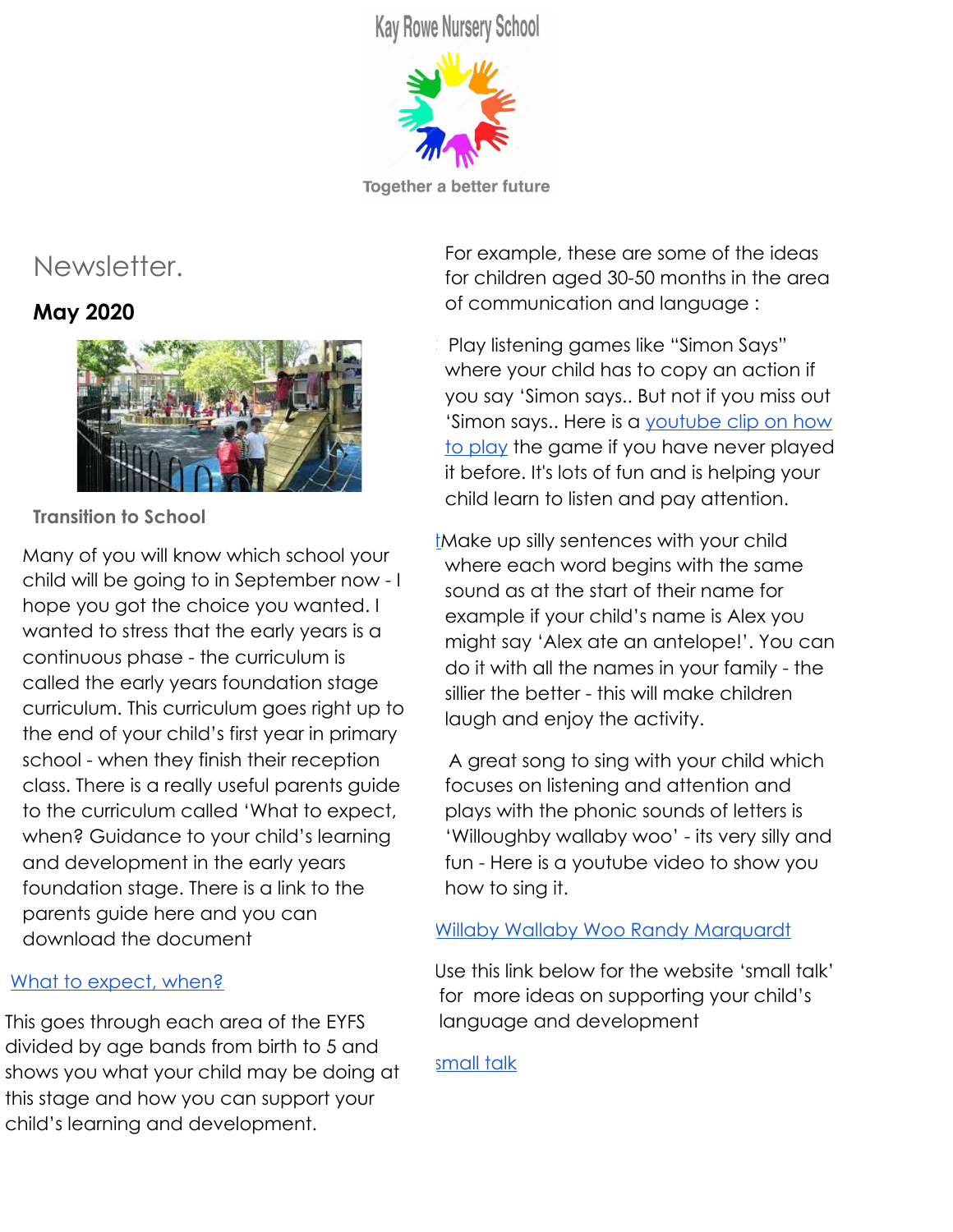We have been talking to the teachers who are going to be teaching your children next September and they all stress the importance of supporting them to be as independent as possible - Encourage your child to choose their clothes and get dressed themselves in the morning, and see if they can help you tidy up their toys into the right places. Help them to be independant going to the toilet. Maybe take a walk on your daily exercise past your child's future school. Talk about how exciting it's going to be, how friendly everyone will be etc

All the schools we have been talking to are aware that this has been a very strange year and that September will be very different to other years - they know your child may take longer to settle than normal and that some children may be scared to go back to school - they are all prepared for the settling process to be slower and take longer. They all want to work with you to make sure you and your child feel supported and starting school is a positive experience



Tales toolkit is a really exciting story telling program that we use in nursery to support children developing their own stories. It gives the children a structure to use to help them tell the story , It helps them think of a character, setting, problem and solution. We use real objects and toys to help the child develop a story. It's great for developing vocabulary, structuring a story and general literacy skills. The lovely people

at Tales Toolkit have developed a home learning area of their website for parents whose schools use Tales Toolkit.

Click on the link below

how to [register](https://parents.talestoolkit.com/home-learning-login/) for Tales Toolkit

The page you need will come up. Look for where it says 'New to Tales Toolkit'. Register here.' Click on this link and complete your



details using this code when it asks for your school code.

#### KAYROWEE7

There are lots of exciting activities on this site that you can do with your child. Please share any stories you and your child make on tapestry.

#### **Art activities.**

I have been quite impressed by the Royal academy of arts website. They have got great activities for families . I like this one where you collect natural objects to paint with - click this link for details [Painting with](https://www.royalacademy.org.uk/article/family-how-to-make-your-own-paintbrush-send-access) [natural objects.](https://www.royalacademy.org.uk/article/family-how-to-make-your-own-paintbrush-send-access)

#### **Polystyrene Tray printing.**

You can make prints using polystyrene trays - like the ones you might get a take away in or get under a shop bought pizza to print with. We have done this in nursery and it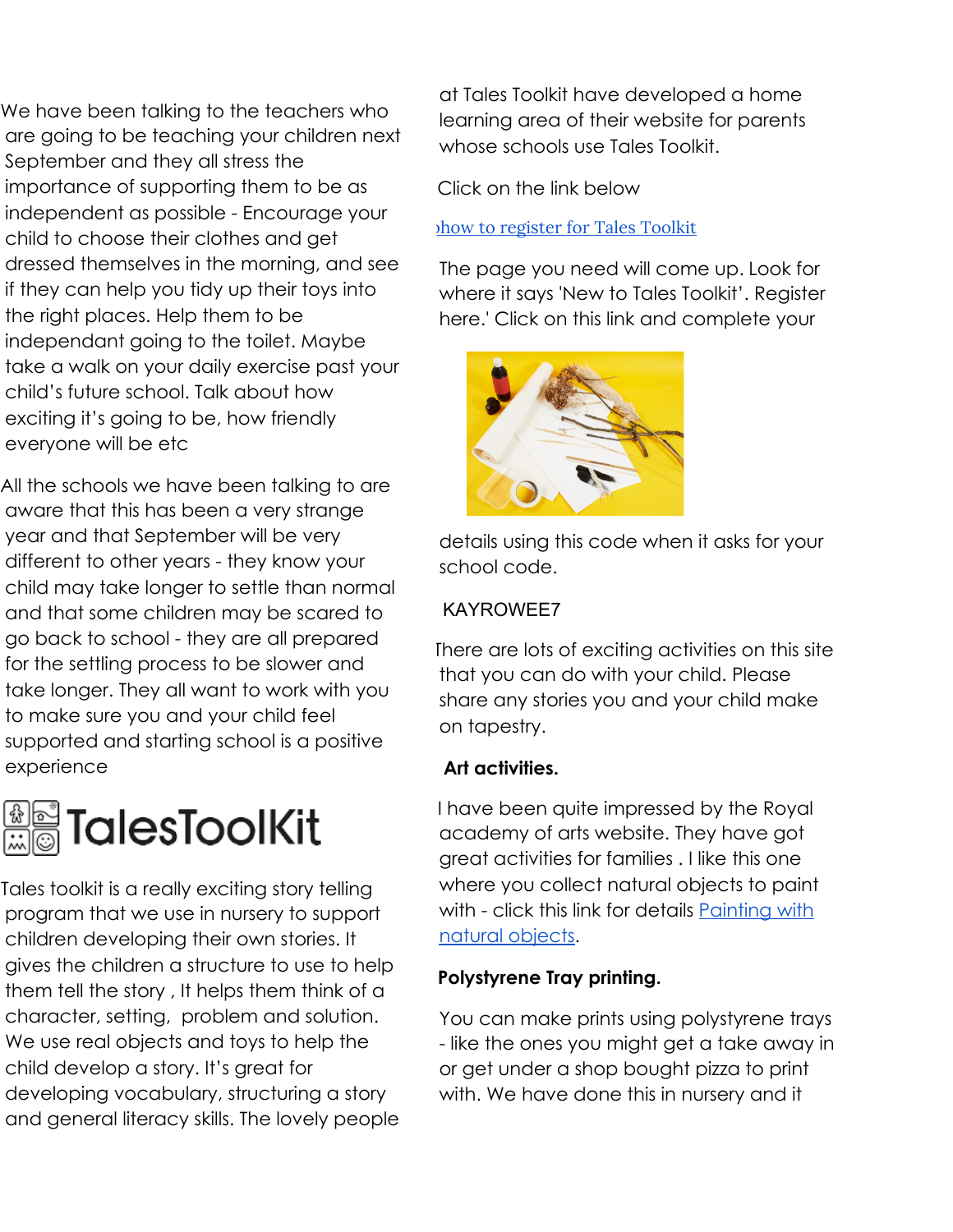

can be very effective. Here is a link to how to do it [Printing with polystyrene trays.](https://www.royalacademy.org.uk/article/family-how-to-relief-printing)

#### [paint spinning top!](https://www.royalacademy.org.uk/article/family-how-to-paint-splattering-spinning-top)

 Look out for any old CD's you have and you can make a paint spinner - click on the link to see instructions



#### **Making slime**

We often make slime at nursery and children love helping us and then playing with it - it's a really good activity for developing interesting vocabulary - 'slimy', 'stretchy' etc. Some of you have asked how to make slime - here is a recipe. You need to buy contact lens solution to make it which you can buy from pharmacies



[Making slime](https://www.royalacademy.org.uk/article/family-how-to-exploring-colour-with-slime)

#### **More useful websites for ideas for activities at home**

#### **[50 great home learning ideas from abc](https://abcdoes.com/home-learning/) [does](https://abcdoes.com/home-learning/)**

This is a brilliant website/blog with 50 low cost home learning ideas - all clearly explained using photos etc - ideas like

Making dandelion ink

Kims game

Making mini me's

Counting natural objects.

#### [https://littleangeltheatre.com/schools-a](https://littleangeltheatre.com/schools-and-community/at-home-resources/) [nd-community/at-home-resources/](https://littleangeltheatre.com/schools-and-community/at-home-resources/)

If you follow Kay Rowe on twitter you will know how amazing Little Angel theatre is - they are doing videos of traditional stories, puppet shows and activities linked to the stories.

[bbc bitesize early years activities](https://www.bbc.co.uk/bitesize/articles/zks4kmn)